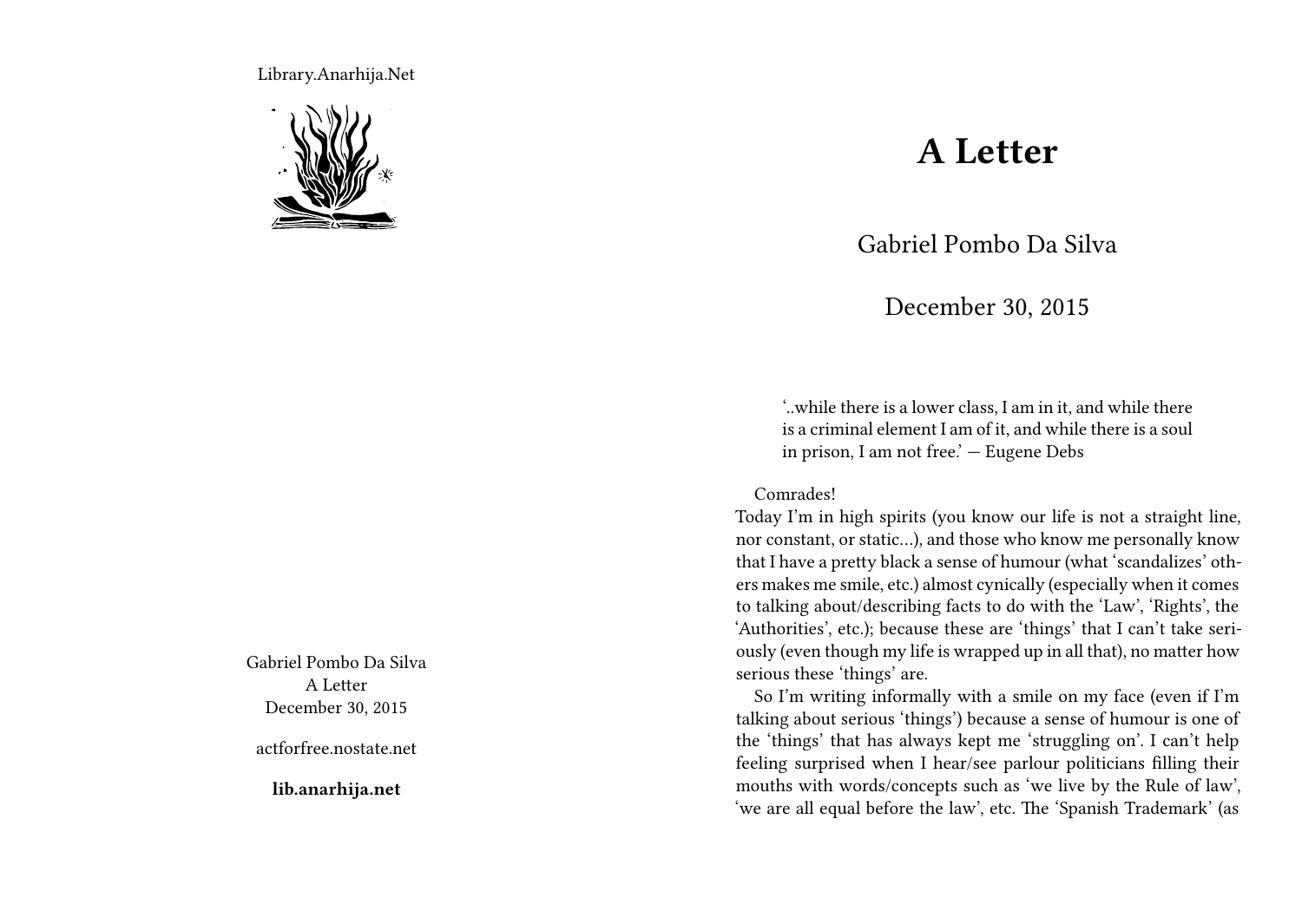they now call it) doesn't know what Democracy is (considering that I'm not democratic either); the Law is a 'mino-cracy' and only serves the interests of the caste (I like this about the caste, because that's what we've got in this Country), and those of us who don't laugh at their jokes are all 'anti-system'. Does anyone have any doubt about it?

Whoever who fills their mouth with these words in this country is a 'petty thief' (or a potential one) because 'common people' – without even being or declaring themselves 'anarchist' – know that the business-political caste (yes, that of the 'revolving doors', the Filesa and Malesa cases, the Gal, the Gürtel case, the 'black cards' case, the ERE<sup>1</sup>, etc. etc. etc.) has provided all the judicial rackets (C.G.P.J., T.S., T.C.<sup>2</sup>, etc. etc.) with a bunch of 'scribblers' who when 'judging' (or 'investigating', 'indicting', 'catching') one of their own, go in one door and out through another… and that the Banks, energy and telecommunication companies (not to mention building, transport, rubbish, etc. cartels), the IMF and the 'European Consortium' can lavish plenty of money… so much that they can buy everyone and silence the majorities.

The worst thing is realizing how this endemic corruption leaves the most fucked over ones homeless, deprived of higher education, hungry and helpless… I know there's 'nothing new' in this, but

<sup>1</sup> Filesa and Malesa cases: corruption cases involving illegal financing of the Spanish Workers Socialist Party's election campaign. GAL: Antiterrorism Groups of Liberation, engaged in fighting Basque independentism since the 1980s and responsible for hundreds of cases of disappearance, torture and murder. The Gürtel case: an investigation carried out in 2007 on a network of political corruption linked to the Popular Party. 'Black cards': a scandal involving banks in 2014. Almost all the trustees of Caja Madrid (one of the oldest banks in Spain), at the times when Miguel Blesa and Rodrigo Rato were presidents, were provided with credit cards such as 'Visa Black', which they used for personal purposes costing hundreds of thousands of euros. ERE: Expediente de Regulación de Empleo – Document of Recruitment Regulation, a system that allows employers to sack workers en masse.

<sup>2</sup> C.G.P.J.: Consejo General del Poder Judicial – Consiglio Generale del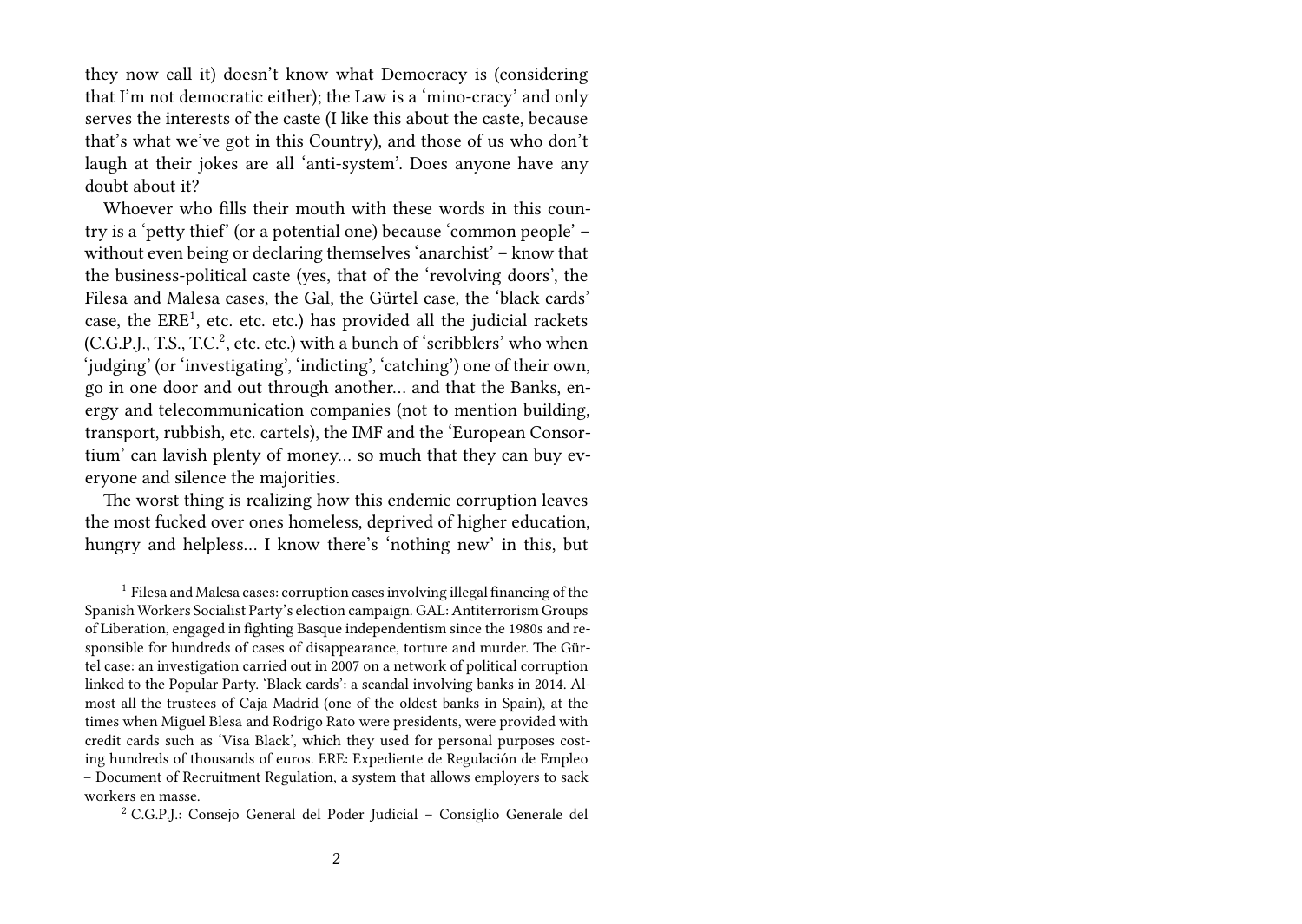never has all the 'wheeling and dealing' of these reprobates been as widely known as now, in the 'communication' era… nevertheless the Political Parties, the worst thieves and plunderers, the most 'democraticidal' and liberticidal in this country, continue to appear in 'polls'… if it wasn't for the fact that I see so many poor illiterate, marginal and sick people dying (and rotting) all around me, I'd cynically declare: we've got the politicians we deserve. But do we really deserve this? Can we only get to the level of 'indignatos'? Can we only hope (and strive) for a Messiah, a Political Party to 'save' us?

I'm amused by their firm call to the 'Constitution' (and to their 'anti-Constitutionalist' adversaries), 'Democracy', respect for 'Judicial Decisions' (provided that they don't concern them, of course), 'ongoing investigations', a supposed difference that should separate a 'defendant' from one 'under investigation'; and ever since the hand of the Law caught Rodrigo Rato (you know, the great economist!) by the scruff of the neck, they've been talking of 'prisoners' Right to reputation and respect'…

Since when does this country care for prisoners' reputations and respect? What prisoners? If we had any courage and pride left we should set fire to all the Institutions (with them inside) in this country and all over Europe! Sorry, my nihilist self is coming out here… or rather, not 'sorry' take note of it…

Where was I? Oh yes, respecting prisoners! Yes, I've seen how even Bárcenas<sup>3</sup>, in his few months held in a 'respect wing', became anti-system and spoke out against the 'abuses' he witnessed during the time he spent in prison... on the contrary Ortega Cano<sup>4</sup> gave

Potere Giudiziario; T.S.: Tribunal Supremo – Tribunale Supremo; T.C.: Tribunal Constitucional –Tribunale Costituzionale

<sup>&</sup>lt;sup>3</sup> José Luis Bárcenas Gutiérrez: Spanish politician of the Popular Party, he was convicted in 2009 following his involvement in the 'Gürtel' case.

<sup>4</sup> José Maria Ortega Cano: Spanish torero who went on trial following a serious car accident he caused in 2011 while drunk, killing the driver of one of the vehicles involved. In 2013 he was sentenced to 2 years, 6 months and one day for 'culpable homicide and dangerous driving' but was released on bail after 1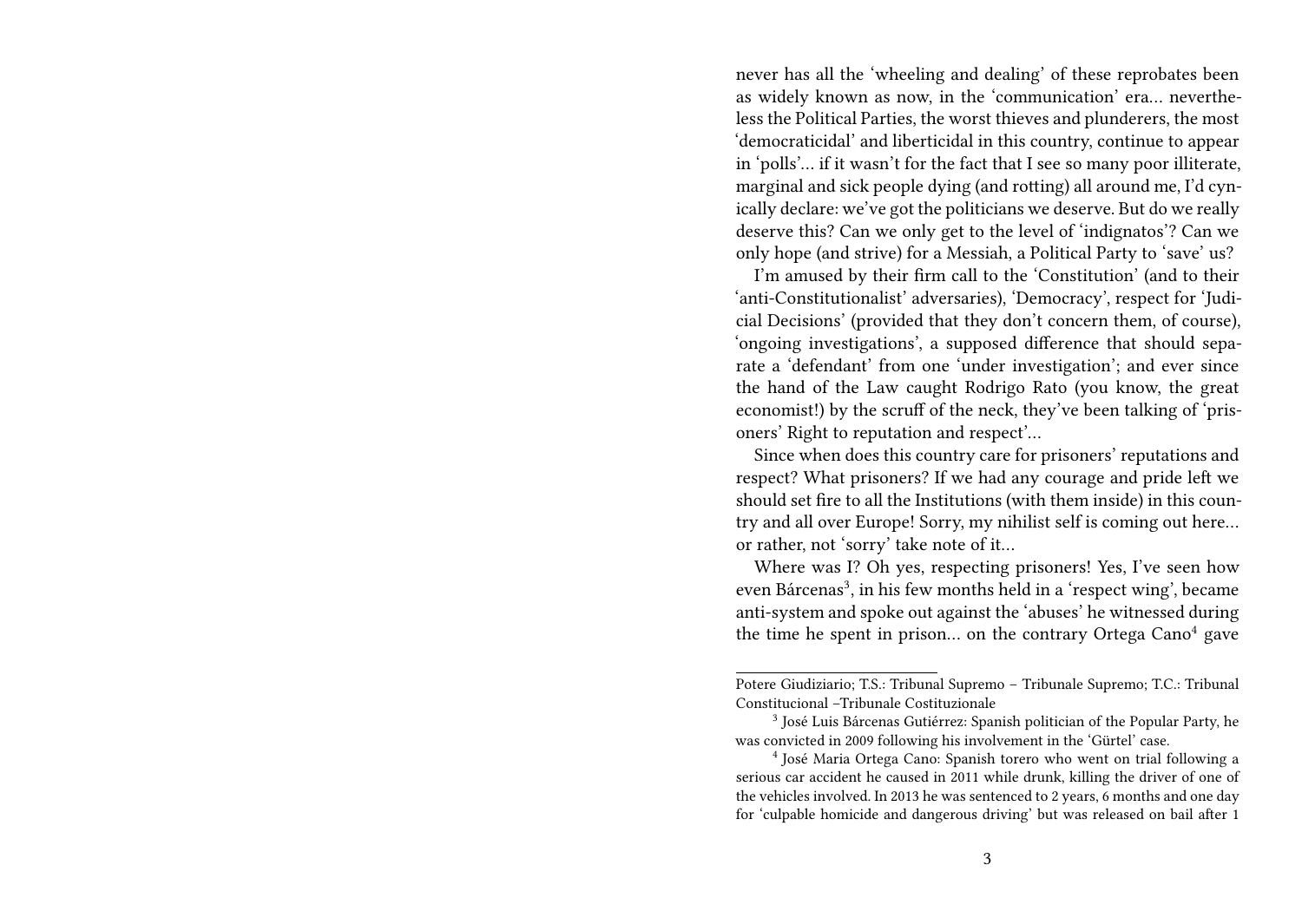'political advice' to the PSOE<sup>5</sup> at the very doors of the jail (during one of his prison leaves). I also saw them cheering Isabel Pantoja<sup>6</sup> (when she also got out with a leave permit) …beautiful! Resist! And also how they granted 'permits' to Jaume Matas<sup>7</sup>, in spite of the fact he had 'ongoing trials'! Not to mention the 'Torete'-style fleeing of the Countess or Marquise Aguirre<sup>8</sup> (I never get these military, clergy and aristocratic ranks right) through the streets of Madrid.

The 'prisoners' I know (those around me) are not that 'illustrious'and naturally they don't get 'permits' (never mind if they have served a quarter of the sentence, have just a month left to do, are terminally ill or are in poor mental health) or rights because they are 'poor', 'anti-system', 'anti-constitutionalist' and/or declared 'terrorists'… Respect for prisoners' rights? Don't make me laugh‼

When this category of prisoners (those from below on the left, as Sub-Marcos would say) are denied their 'permits' and/or rights, I don't see old screw of the Realm (Ángel Yuste Castillejos) making speeches to Parliament or giving press conferences outside the Ministry of Justice.

Tell me indignatx! Are you really interested in the Rights of all prisoners? Do you know that rights are just scrap paper here? What

year and 1 month.

<sup>8</sup> Countess Esperanza Aguirre y Gil de Biedma: Spanish aristocrat and politician, one time president of the Popular Party, she was involved in the 'Gürtel' case. Accused of illegal financing of her own election campaign, she made a spectacular escape (according to the media of the regime), 'Torete'-style, referring to the homonymous 'outlaw' character's style in a Spanish TV series.



<sup>5</sup> PSOE: Partido Socialista Obrero Español – Spanish Workers Socialist Party

<sup>6</sup> María Isabel Pantoja Martín: Spanish singer and actress. In 2007 she was involved in the scandal known as the 'Malaya case', the name given to an operation against municipal corruption. Accused of various finance crimes and money laundering she was sentenced to 24 months in 2013 and jailed in 2014.

<sup>7</sup> Jaume Matas i Palon: ex Spanish politician and onetime president of the Popular Party, he went on trial for twelve offences, including embezzlement, fake documents, finance crimes and electoral corruption. In 2012 he was sentenced to 6 years and was jailed in 2014, but only 3 months later he was given day release.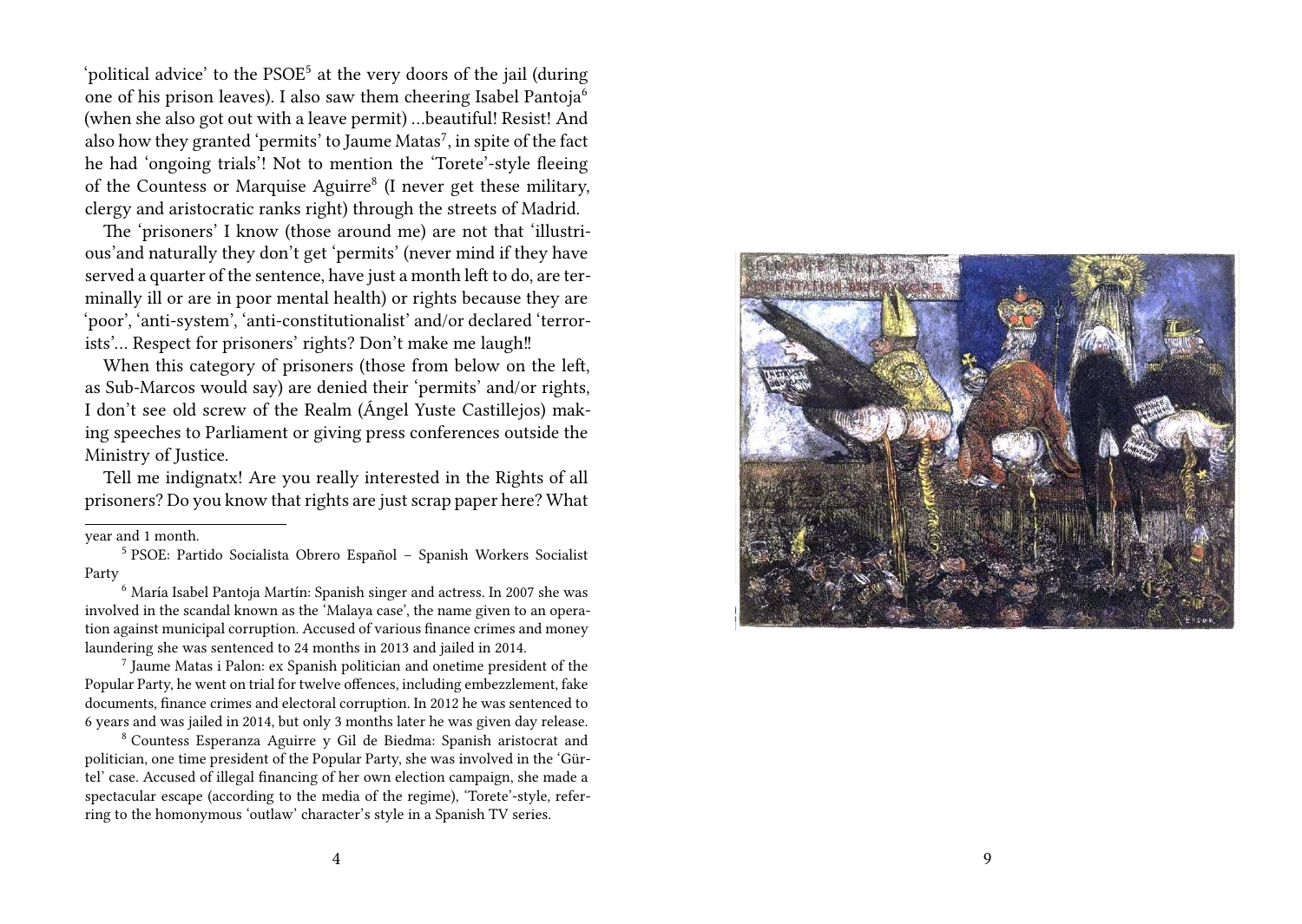How sad it is that a people like ours that carried out the last Idealist Revolution, be turned into a health spa for British and German pensioners!

If indignation doesn't arm itself with courage, solidarity and awareness, we're fucked.

Greetings!

## *Gabriel*

*These words are dedicated to all those whose subversive conscience was armed by injustice in the form of Law. To my brothers and sisters, prisoners and free, all over the world.*

'Doctrinal Nourishment' (1889), James Ensor

kind of 'Right' is Ghosting? Doesn't the L.O.G.P.<sup>9</sup> say that all prisoners have the Right to serve their time in the communities they come from?

Tell me! Don't they say that all prisoners have the Right to participate in all social, cultural and sports activities? And why not those in the F.I.E.S.? Talking about F.I.E.S., do you know what it is by any chance? Doesn't the L.O.G.P. say that all terminally ill prisoners must be released so that they can die with dignity in their own surroundings with their families and loved ones? But there's more… when the 'waves' of citizens took to the streets demanding that 'Sovaldi' be administered to patients with hepatitis C, did they really mean all citizens? Also prisoners? Are prisoners 'citizens' or do they lose all rights when they go to prison?

Do you know the painter James Ensor? If you don't know him I suggest you look at his work entitled 'Doctrinal nourishment'… 'the ones below on the left' are definitely us: the nobodys… only, today the shit comes to us from the TV screens.

But let's get back to the Constitution (this book Sacred as the Bible, that none of us would even use as paper to roll a spliff). Although it might sound strange to you I have read it, along with hundreds, thousands of books and Treaties and Penal Codes (the fact is 30 years in prison are quite a lot) to see what these trashy 'democrats' say. The right to decent housing, work, education… are you with me? The right to have rights, you might say. Fuck! And then they say that we anarchists are 'utopian'… is this because we are not such dickheads as to write a Sacred book full of bullshit that we would never be able to bring about?

I have never voted (nor will I ever) because I refuse to delegate my responsibilities to the puppets of IBEX-35 $^{10}$ ... but there was a time when, yes, I struggled so that prisoners had their Rights respected (we used to get so many beatings that we weren't even worth a

<sup>9</sup> L.O.G.P.: Ley Organica General Penitenziaria – General Prison Law

<sup>10</sup> Ibex-35: the index of the Madrid Stock Exchange